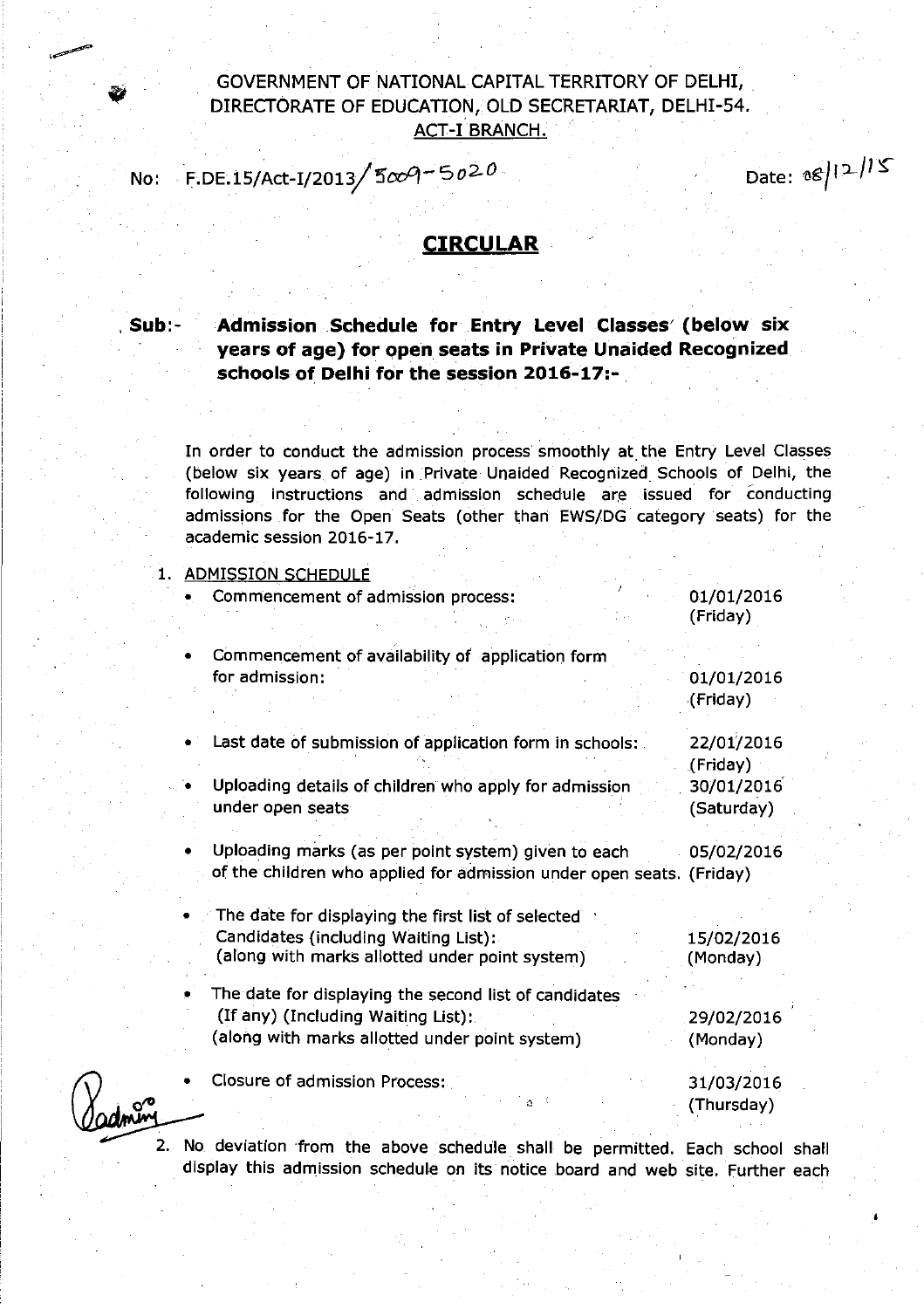school shall ensure that applications form for admissions are made available to all applicants till the last date of submission of admission's application forms i.e. 22/01/2016.

- 3. All Private unaided recognized schools..admitting children in pre-school, preprimary and/or Class-I level shall reserve 25% seats for EWS/DG category students (under the provisions of RTE Act, 2009) at Entry Levels Classes, wherever fresh admissions are made as directed by the Hon'ble High Court of Delhi vide order dated 24/05/2012 in WP(C) No: 8434/2011 and circulated vide this Directorate's circular No: 2393-2004 dated 04/06/2012.
- 4. Further all schools shall comply with the notification dated 28/02/2012 which directs that the number of seats at the entrylevel/s shall not be less than the highest number of seats in the entry class during the years 2013-14, 2014-15 and 2015-2016.
- 5. All the Private Unaided Recognized Schools shall develop and adopt criteria for admission which shall be clear, well defined, equitable, non-discriminatory, unambiguous and transparent. The admissions and draw of lots, if any, shall be . conducted in a transparent manner preferably in presence of parents.
- 6. All the private unaided recognized schools shall upload their criteria adopted (including points for each criterion) for admission of Open Seats at Entry Level Classes (Other than EWS/DG category seats) for the academic session 2016-17 on this Directorate's website [www.edudel.nic.in](http://www.edudel.nic.in) at the link through login 10 and Password-> School Plant-> School Information-> Admission Criteria (2016-17). The said information must be filed by 20.12.2015. The schools shall also publicise their admission criteria on their website, if available, also well' in advance before the start of admission process for public view. Further, the schools shall display the admission criteria (along with the points for each criterion) and total number of seats available at Entry Level Classes on a Flex Board, prominently, at the entrance of the school and shall upload the compliance of the same in form of photograph on the Directorate's website.
- 7., All the Private Unaided Recognized Schools shall upload the details of children who apply for admission under Open Seats and marks allotted to each of them by the schools under their point system, on the module developed by the department.
- 8. All the Private Unaided Recognized Schools shall also upload the details of children admitted and waitlisted under Open Seats and marks allotted to them by the schools, under their point system, on the module developed by the department.

9. The process to upload the details as mentioned at para 6 & 7 above shall be . communicated soon.

10.The various standing instructions/guidelines/orders in regard to various aspects of admission process issued by this Directorate from time to time and reiterated vide Circular No. F.DE/15/Act-1/2013/6464 dated 11.01.2013 are being reproduced herewith for strict compliance.

done  $\sim$ ,  $\sim$ ,  $\sim$ ,  $\sim$ ,  $\sim$ ,  $\sim$ ,  $\sim$ ,  $\sim$ ,  $\sim$ ,  $\sim$ ,  $\sim$ ,  $\sim$ ,  $\sim$ ,  $\sim$ ,  $\sim$ ,  $\sim$ ,  $\sim$ ,  $\sim$ ,  $\sim$ ,  $\sim$ ,  $\sim$ ,  $\sim$ ,  $\sim$ ,  $\sim$ ,  $\sim$ ,  $\sim$ ,  $\sim$ ,  $\sim$ ,  $\sim$ ,  $\sim$ ,  $\sim$ ,  $\sim$ ,  $\sim$ ,  $\sim$ ,  $\sim$ ,  $\sim$ ,  $\sim$ ,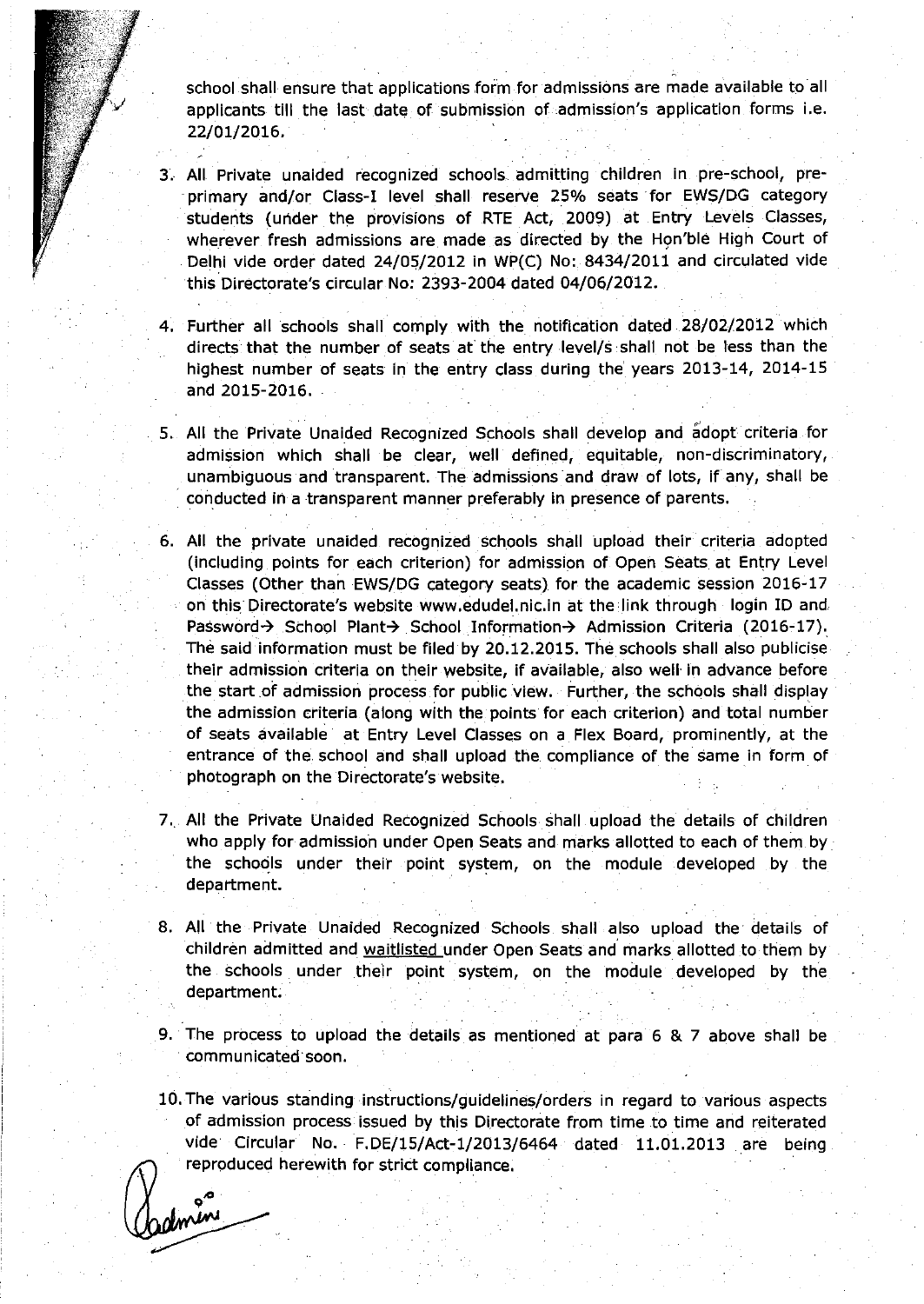#### Regarding prospectus and charging processing fee.

Buying of prospectus of ·school along with application form is not mandatory for parents and schools can neither force parents to buy prospectus or charge any processing fee. Only Rs. 25/- (Non-refundable) can be charged as admission registration fee from parents.

### ii. Regarding separate admission process for main school and Montessori/Pre School

The Directorate of Education vide order No. 15702-15871 dated 23.3.99 clarified/ ordered that all Pre-schools/Montessori schools being run by registered societies/ trusts in Delhi as branches of recognized unaided schools in or outside the school premises shall be deemed as one institution for all purposes, therefore schools have to follow single admission process for their pre - school and main school considering them as one institution.

#### iii. Regarding Upper Age Limit.

For admission in the Pre-school, the Directorate of Education vide order No. F./DE/15/1031/ACT'/2007/7002 dated 24.11.2007 defined the minimum age as three years by 31st March of the year in which admission is being sought and further explained that the age stipulated for different entry classes is minimum age and the issue of uniform upper age limit is being deliberated by Government.

#### iv. Regarding quantum of minimum seats at entry level.

Directorate of Education vide notification dated 28.02.2012 directed that the number of seats at entry level/s shall not be less than the highest number of seats in the entry class during the previous three years.

#### v. Regarding documents valid as proof of address.

Some of indicative documents which can be considered as proof of residence of parents / child.

- i) Ration card issued in the name of parents (Mother/Father having name of child).
- ii) Domicile certificate of,child or of his/her parents.
- iii) Voter I-Card (EPIC) of anyofthe parents.
- iv) Electricity bill/MTNL telephone bill/Water bill/Passport in the name of any of the parents or child.
- v) Aadhaar card/UID card issued in the name of any of the parents.
- 11.All the Private Unaided Recognized Schools shall not process the admission of EWS/DG category students manually. The' department is in the process of developing a module for online admission of EWS/DG Category Students.

*<u>COMMENTE BILLES COMMENTE BILLES COMMENTE BILLES COMMENTE BILLES COMMENTE BILLES COMMENTE BILLES COMMENTE BILLES COMMENTE BILLES COMMENTE BILLES COMMENTE BILLES COMMENTE BILLES COMMENTE BILLES COMMENTE BILLES COMMENTE BI*</u> **(PADMINI 5 GLA), IA DIRECTOR (EDUCATION)**

Management of all unaided recognized Schools/District DDEs.